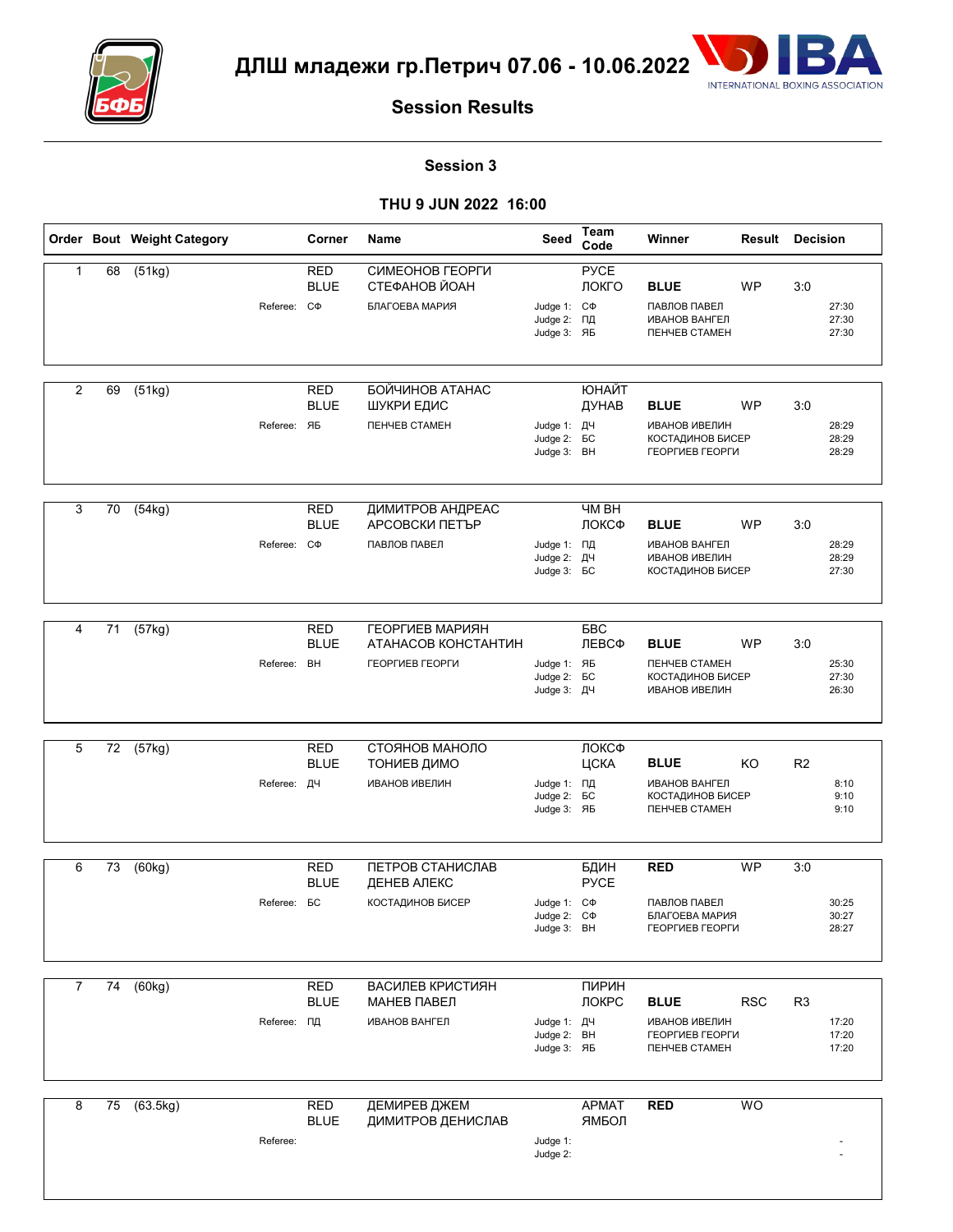



# **Session Results**

### **Session 3**

## **THU 9 JUN 2022 16:00**

|    |    | Order Bout Weight Category |                   | Corner                          | Name                                                                | Seed                                                   | Team<br>Code               | Winner                                                                                   |            | <b>Result Decision</b> |                         |
|----|----|----------------------------|-------------------|---------------------------------|---------------------------------------------------------------------|--------------------------------------------------------|----------------------------|------------------------------------------------------------------------------------------|------------|------------------------|-------------------------|
| 9  | 76 | $\overline{(63.5kg)}$      | Referee: C $\Phi$ | <b>RED</b><br><b>BLUE</b>       | РАДЕВ МАРИО<br>ЗЛАТАНОВ СТОЯН<br>ПАВЛОВ ПАВЕЛ                       | Judge 1: ДЧ<br>Judge 2: C $\Phi$<br>Judge 3: <b>BC</b> | ДОРОС<br>ЛEBC <sub>3</sub> | <b>BLUE</b><br><b>ИВАНОВ ИВЕЛИН</b><br>БЛАГОЕВА МАРИЯ<br><b>КОСТАДИНОВ БИСЕР</b>         | <b>WP</b>  | 3:0                    | 28:29<br>28:29<br>27:30 |
| 10 | 77 | (67kg)                     | Referee: C $\Phi$ | <b>RED</b><br><b>BLUE</b>       | СЛАВЧЕВ ГЮРСЕС<br>ТОПАЛОВ РОСЕН<br>БЛАГОЕВА МАРИЯ                   | Judge 1: ПД<br>Judge 2: ЯБ<br>Judge 3: BH              | <b>КИЗИЯ</b><br>ШУМЕН      | <b>RED</b><br>ИВАНОВ ВАНГЕЛ<br><b><i><u>TEHYEB CTAMEH</u></i></b><br>ГЕОРГИЕВ ГЕОРГИ     | <b>WP</b>  | 3:0                    | 29:27<br>29:27<br>29:27 |
| 11 | 78 | (67kg)                     | Referee: ЯБ       | <b>RED</b><br><b>BLUE</b>       | ЦВЯТКОВ МАРТИН<br>СЛАВЧЕВ АЛЕКСАНДЪР<br><b><i>ПЕНЧЕВ СТАМЕН</i></b> | Judge 1: C $\Phi$<br>Judge 2: <b>BC</b><br>Judge 3: ДЧ | ЛОКГО<br><b>PYCE</b>       | <b>BLUE</b><br>ПАВЛОВ ПАВЕЛ<br>КОСТАДИНОВ БИСЕР<br><b>ИВАНОВ ИВЕЛИН</b>                  | <b>RSC</b> | R <sub>2</sub>         | 9:10<br>10:9<br>9:10    |
| 12 | 79 | (71kg)                     | Referee:          | RED<br><b>BLUE</b><br>BH        | ПАВЛОВ КРАСИМИР<br><b>МИТЕВ КРИСТИЯН</b><br>ГЕОРГИЕВ ГЕОРГИ         | Judge 1: C $\Phi$<br>Judge 2: ПД<br>Judge 3: C $\Phi$  | <b>PYCE</b><br>ПИРИН       | <b>BLUE</b><br>БЛАГОЕВА МАРИЯ<br>ИВАНОВ ВАНГЕЛ<br>ПАВЛОВ ПАВЕЛ                           | <b>RSC</b> | R <sub>3</sub>         | 19:18<br>18:19<br>18:19 |
| 13 | 80 | (71kg)                     | Referee:          | <b>RED</b><br><b>BLUE</b><br>БC | СТАНЕВ ПРЕСИАН<br>СЛАВЧЕВ ЕМИЛ<br><b>КОСТАДИНОВ БИСЕР</b>           | Judge 1: C $\Phi$<br>Judge 2: C $\Phi$<br>Judge 3: ДЧ  | ОЛИМП<br>БЕЛАС             | <b>BLUE</b><br>ПАВЛОВ ПАВЕЛ<br>БЛАГОЕВА МАРИЯ<br><b>ИВАНОВ ИВЕЛИН</b>                    | <b>WP</b>  | 2:1                    | 28:29<br>29:28<br>27:30 |
| 14 | 81 | (75kg)                     | Referee: C $\Phi$ | <b>RED</b><br><b>BLUE</b>       | СТРАХИЛОВ СТЕЛИЯН<br>НОЙКОВ ГЕОРГИ<br>ПАВЛОВ ПАВЕЛ                  | Judge 1: ПД<br>Judge 2: BH<br>Judge 3: ЯБ              | ЛОКСФ<br>БОРУЙ             | <b>RED</b><br><b>ИВАНОВ ВАНГЕЛ</b><br>ГЕОРГИЕВ ГЕОРГИ<br><b><i>ΠΕΗΥΕΒ CTAMEH</i></b>     | <b>RSC</b> | R <sub>1</sub>         |                         |
| 15 |    | 82 (75kg)                  | Referee: ДЧ       | <b>RED</b><br><b>BLUE</b>       | ДЖОШКУНОВ ДЖАН<br>ДИМИТРОВ МИРОСЛАВ<br><b>ИВАНОВ ИВЕЛИН</b>         | Judge 1: C $\Phi$<br>Judge 2: <b>6C</b><br>Judge 3: BH | ДУНАВ<br><b>VIB BT</b>     | <b>BLUE</b><br>БЛАГОЕВА МАРИЯ<br><b>КОСТАДИНОВ БИСЕР</b><br>ГЕОРГИЕВ ГЕОРГИ              | WP         | 2:1                    | 28:29<br>27:30<br>29:28 |
| 16 | 83 | (80kg)                     | Referee: ПД       | <b>RED</b><br><b>BLUE</b>       | БРУСЕВ ДИМИТЪР<br>СИДЕРОВ ЖАН-БОЖИДАР<br><b>ИВАНОВ ВАНГЕЛ</b>       | Judge 1: BH<br>Judge 2: <b>BC</b><br>Judge 3: ЯБ       | ЛОКГО<br>ЛОКСФ             | <b>BLUE</b><br>ГЕОРГИЕВ ГЕОРГИ<br>КОСТАДИНОВ БИСЕР<br><b><i><u>TEHYEB CTAMEH</u></i></b> | <b>RSC</b> | R <sub>2</sub>         | 7:10<br>7:10<br>8:10    |